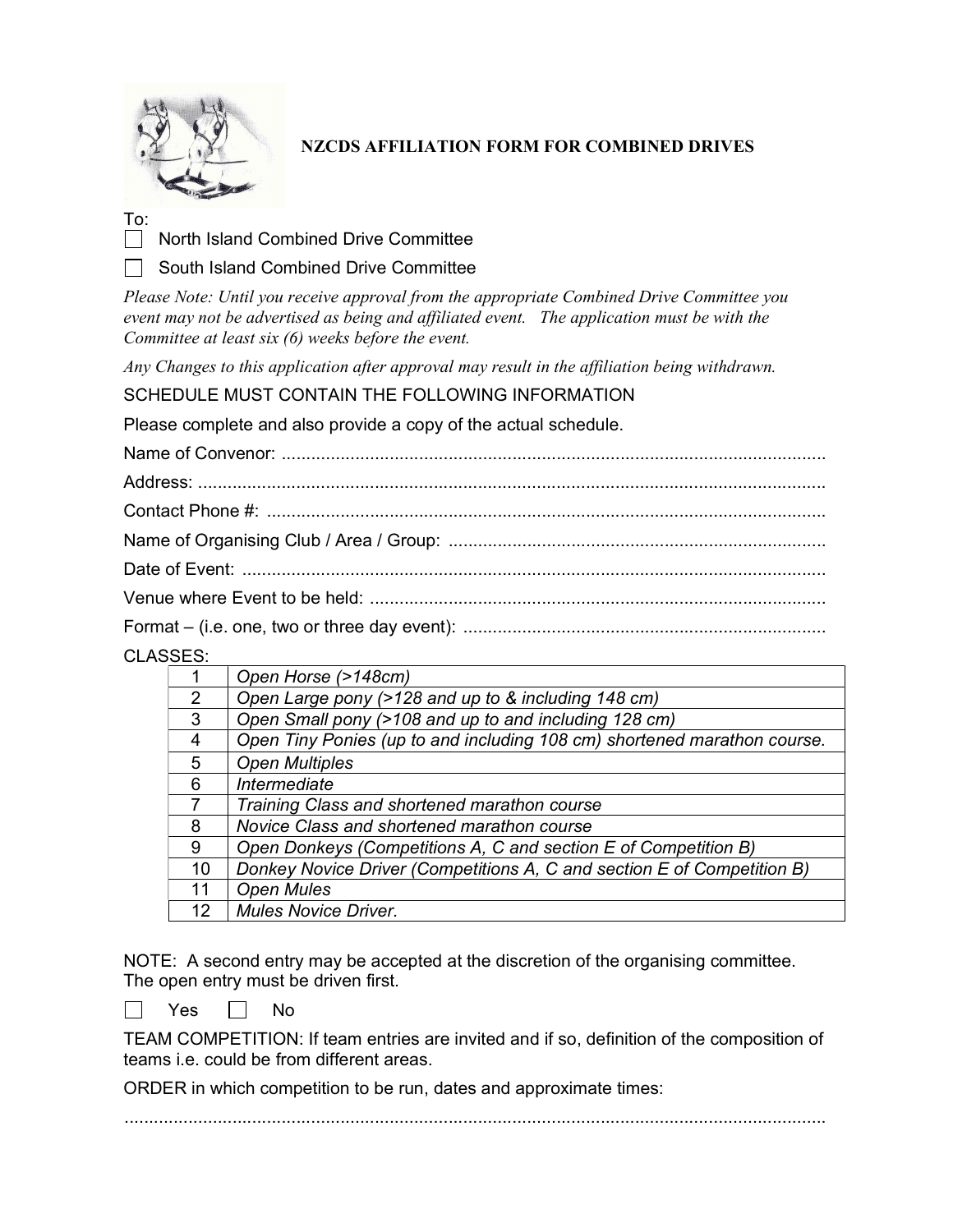| <b>MARATHON LENGTH:</b>                                                                                                                                    |
|------------------------------------------------------------------------------------------------------------------------------------------------------------|
| <b>Three Section</b>                                                                                                                                       |
| <b>Five Section</b>                                                                                                                                        |
| If some classes are only doing a five-section marathon and other a three section (i.e.<br>miniature horses under 107cm and possibly Novice) please advise: |
| COMPETITION C - CONES: Any special conditions such as a bridge or water obstacle:                                                                          |
| Will there be a run off of clear rounds: $\Box$ Yes $\Box$ No                                                                                              |
| <b>CONDITION OF ENTRE:</b>                                                                                                                                 |
|                                                                                                                                                            |
|                                                                                                                                                            |
| Conditions of refunds, e.g. on presentation of medical or veterinary certificate:                                                                          |
|                                                                                                                                                            |
|                                                                                                                                                            |
| DESCRIPTION OF VENUE AND HOW TO REACH IT (Map preferable):                                                                                                 |
| <b>OFFICIALS:</b>                                                                                                                                          |
|                                                                                                                                                            |
| Members of the Ground Jury:                                                                                                                                |
|                                                                                                                                                            |
|                                                                                                                                                            |
|                                                                                                                                                            |
|                                                                                                                                                            |
|                                                                                                                                                            |